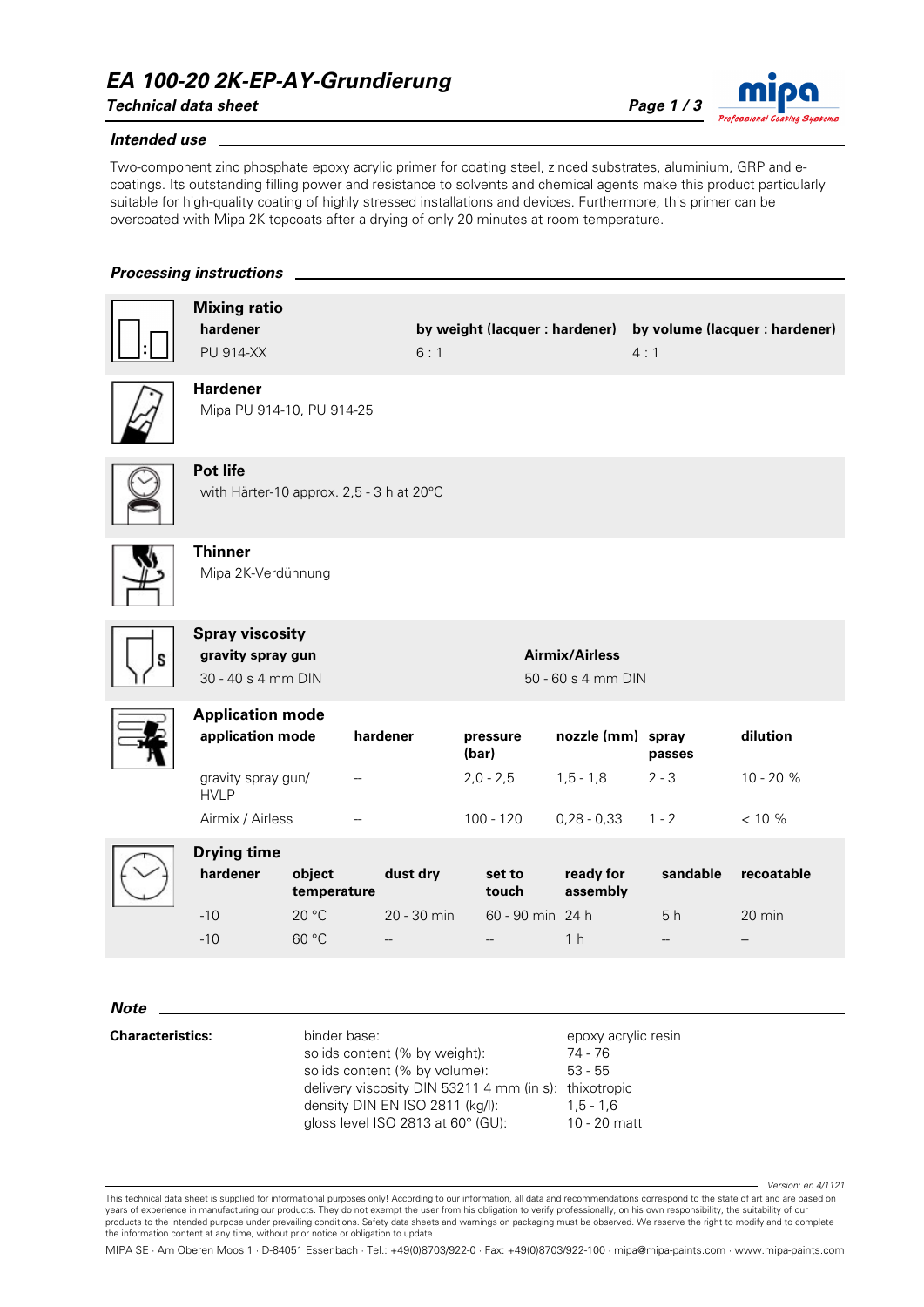# *EA 100-20 2K-EP-AY-Grundierung*





| <b>Properties:</b>            | early recoatability<br>excellent corrosion protection, contains zinc phosphate<br>outstanding filling properties<br>recoatable wet-on-wet<br>very good spray mist absorption<br>highly elastic film, good impact strength<br>excellent resistance to solvents and chemical agents<br>heat resistance: - short-term heat exposure: 180 °C<br>- permanent heat exposure: 150 °C<br>adhesion on steel, zinced substrates, aluminium, GRP, e-coatings |  |  |  |  |
|-------------------------------|---------------------------------------------------------------------------------------------------------------------------------------------------------------------------------------------------------------------------------------------------------------------------------------------------------------------------------------------------------------------------------------------------------------------------------------------------|--|--|--|--|
|                               | Theoretical spreading rate: 35,0 - 37,4 m <sup>2</sup> /kg, 6:1 by weight with PU 914-10, for 10 µm dry film thickness<br>51,1 - 53,4 m <sup>2</sup> /l, 6:1 by weight with PU 914-10, for 10 µm dry film thickness                                                                                                                                                                                                                               |  |  |  |  |
| Storage:                      | for at least 3 years in the unopened original container. Optimum storage conditions<br>between $+5$ °C and $+25$ °C, avoid direct sunlight. Other storage conditions may lead<br>to undesirable properties of the material.                                                                                                                                                                                                                       |  |  |  |  |
| <b>VOC Regulation:</b>        | EU limit value according to Directive 2004/42/EC for this product (category B/c): 540<br>$g/l$ .<br>This product has the following maximum VOC-values:<br>applied by spraying with 2K-PU-Härter PU 914-XX: < 490 g/l of VOC                                                                                                                                                                                                                       |  |  |  |  |
| <b>Processing conditions:</b> | from + 10 °C and up to 80 % relative humidity. Ensure adequate air ventilation.                                                                                                                                                                                                                                                                                                                                                                   |  |  |  |  |
| <b>Substrate preparation:</b> | Remove oil, grease, rust, mill scale, rolling skins, as well as other substances<br>impairing the function of the coating!                                                                                                                                                                                                                                                                                                                        |  |  |  |  |
|                               | Attention: A direct adhesion cannot be taken as granted due to most different kinds of<br>metals, alloys, metallic and conversion coatings and so on. The adhesion must<br>therefore be tested on the original metal substrate.                                                                                                                                                                                                                   |  |  |  |  |
|                               | steel:<br>- blast to cleaning degree Sa 21/2, remove blast residues and overcoat promptly<br>- de-rust with hand and power tools to degree of cleanliness St 3<br>- degrease with Mipa WBS Reiniger or Mipa Silikonentferner                                                                                                                                                                                                                      |  |  |  |  |
|                               | zinced substrates:<br>- clean the surface with the ammonia solution Mipa Zinkreiniger<br>- sweep blast                                                                                                                                                                                                                                                                                                                                            |  |  |  |  |
|                               | aluminium:<br>- degrease with Mipa 2K-Verdünnung, sand thoroughly with sandpaper P 360/400 and<br>clean subsequently with Mipa Silikonentferner                                                                                                                                                                                                                                                                                                   |  |  |  |  |
|                               | GRP:<br>- clean (remove completely any mould release agents), if necessary, sand slightly and<br>degrease with Mipa Silikonentferner                                                                                                                                                                                                                                                                                                              |  |  |  |  |
|                               | e-coating:<br>- clean, slightly sand and degrease with Mipa Silikonentferner                                                                                                                                                                                                                                                                                                                                                                      |  |  |  |  |

MIPA SE · Am Oberen Moos 1 · D-84051 Essenbach · Tel.: +49(0)8703/922-0 · Fax: +49(0)8703/922-100 · mipa@mipa-paints.com · www.mipa-paints.com

This technical data sheet is supplied for informational purposes only! According to our information, all data and recommendations correspond to the state of art and are based on years of experience in manufacturing our products. They do not exempt the user from his obligation to verify professionally, on his own responsibility, the suitability of our products to the intended purpose under prevailing conditions. Safety data sheets and warnings on packaging must be observed. We reserve the right to modify and to complete<br>the information content at any time, without prior